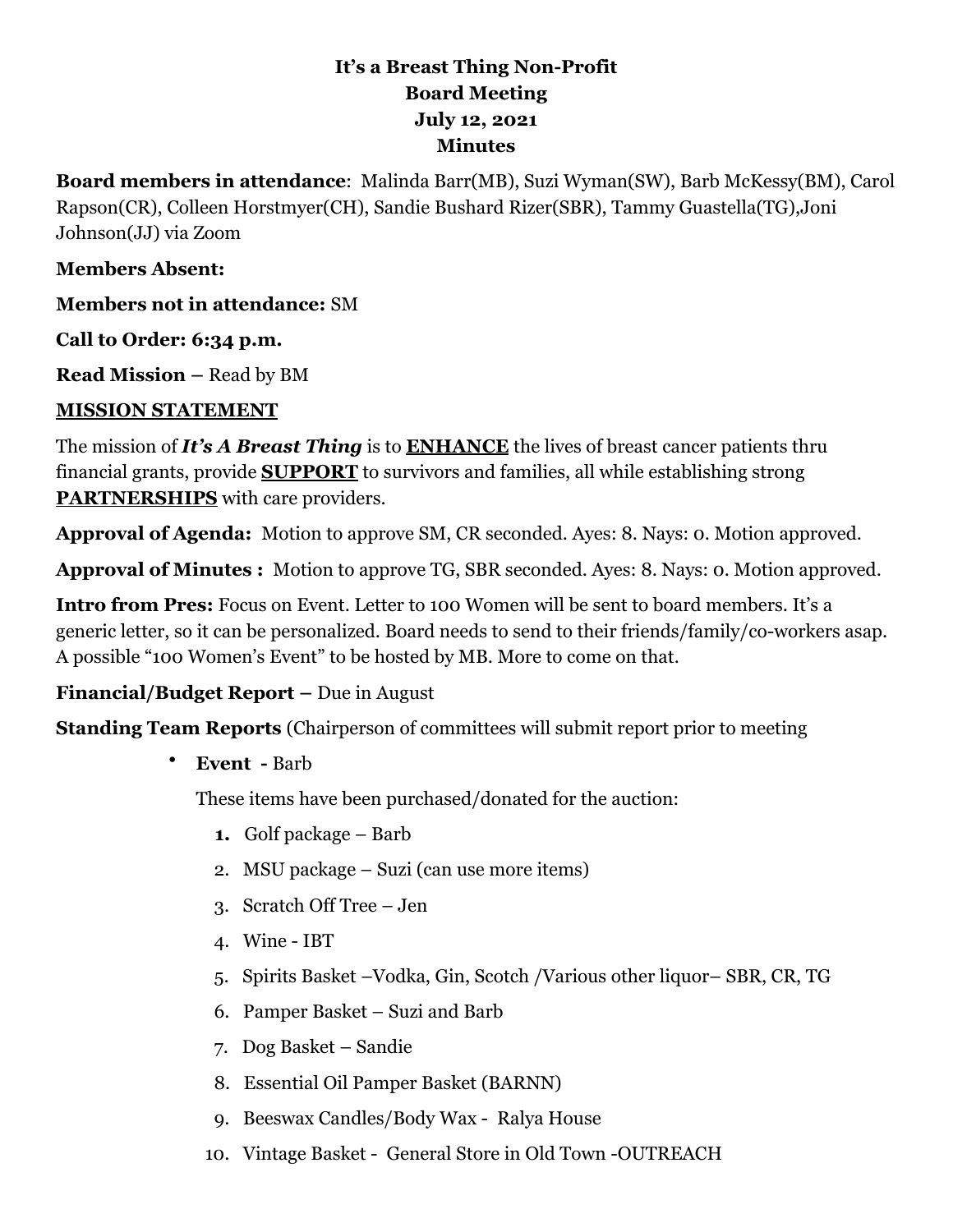- 11. Entertainment Movie/Food OUTREACH
- 12. Books & Brews Jen & Family
- 13. Michael Kors Purse Dr. Carol Rapson

Possible Ideas for baskets

- 1. Outdoor/Sports Package
- 2. Week/Weekend Getaway Package

Dr. Carol Rapson has also donated a Michael Kors Purse for Heads & Tails (Navy).

CH will purchase a navy wallet to be included with purse.

#### **Grants:** Suzi

- 1. Pending Applications- 49 dropped off and 11 to be dropped off to Irene
- 2. Awarded in 2021 72
- 3. Total Awarded to Date 401
- 4. Second Time Awards Waiting 13

#### **Marketing:** Suzi

- 1. Press release issued regarding the 400 grants that have been issued.
- 2. M3 group is posting this on their website and Facebook page.
- 3. Bob Holcomb, Suzi, Irene and Joni are meeting with Fox 47 next Wednesday.
- 4. This year's video should be on IBT website
- 5. Board members need to solicit bra decorators
- 6. We have the following exhibitors so far.
	- Creative Wellness
	- **EXECUTE Healthteam**
	- Another Look
	- Elegante
	- **EXECUTE:** Front Room

Would like the following to become exhibitors:

- McLaren
- Pharmaceutical Reps
- Chiropractor
- **Health or Fitness Clubs**
- Physical Therapy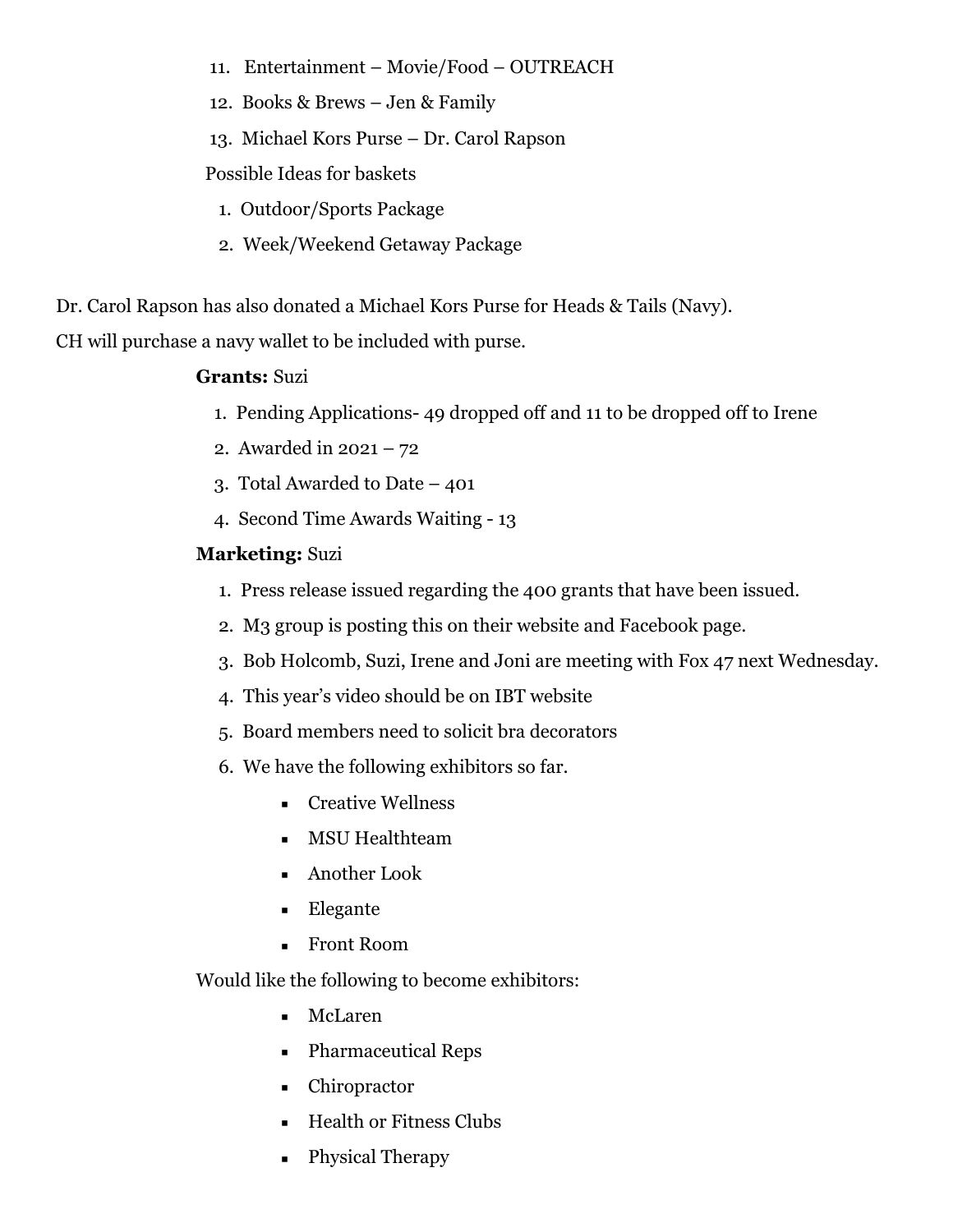So far there are 6 exhibitors, 13 bra decorators (need 30 total) and 5 models (need 8 more). Board members need to get 1 sponsor and/or bra decorator. You can also decorate a bra yourself.

Donations have been received from Dr. Hourani and Alliance in the amount of \$5,000 each.

\$10,000 has been set aside for the event that could be spent on grants.

MB asked BM approximately how much money was needed up front for the event. BM estimated \$1,000.

Suggestion was made to reach out to awardees of grants to be a model.

TG to supply MB a sponsorship prospectus for future event.

MB is planning a promotion sponsored by the BARNN towards the end of September, first part of October. In October a pink tealight set will be for sale and 100% of sales will go to IBT. Throughout the month of October, 30% of other sales will go to IBT.

# • **OUTREACH (see Old Business)**

# **Old Business**

OUTREACH - JJ is finishing up production on a loop video for the event as well as a slide presentation.

JJ, Judy & Cathy did a Zoom slideshow presentation for the Zonta club.

#SmallActs did 11 drop-offs for the month of June which included OUTREACH info.

Judy did a Facebook posting and received 6 gift cards as a result.

JJ wants confirmation that the Eagles Nest will be available the night of the event. By special invitation, this year's calendar girls can become acquainted. Sandie will oversee this and also speak on how IBT has helped her through her journey. Colleen will take pictures of calendar girls for BM.TG will check on this and confirm with JJ.

Sandie and her mother, will speak at the event after the video from OUTREACH. Her mother will speak on how breast cancer affects the families of patients and their journey.

This will lead into the ASK by Bob.

CR has requested some OUTREACH packets in the white colored folders. These are being distributed to Dr's offices, etc. Betty will get those to her this week.

# **New Business**

We need to start planning the marketing piece for the event. It was decided NOT to have pre-ticket sales, only at the door.

Reminder that 2020 was the "Year of Giving" so no event, but there is an event this year.

Start social media posts in September. Our media vendor needs to be contacted so they begin posting and remind them to make their posts shareable.

Reach out to Home TV and make sure our website is on their posts.